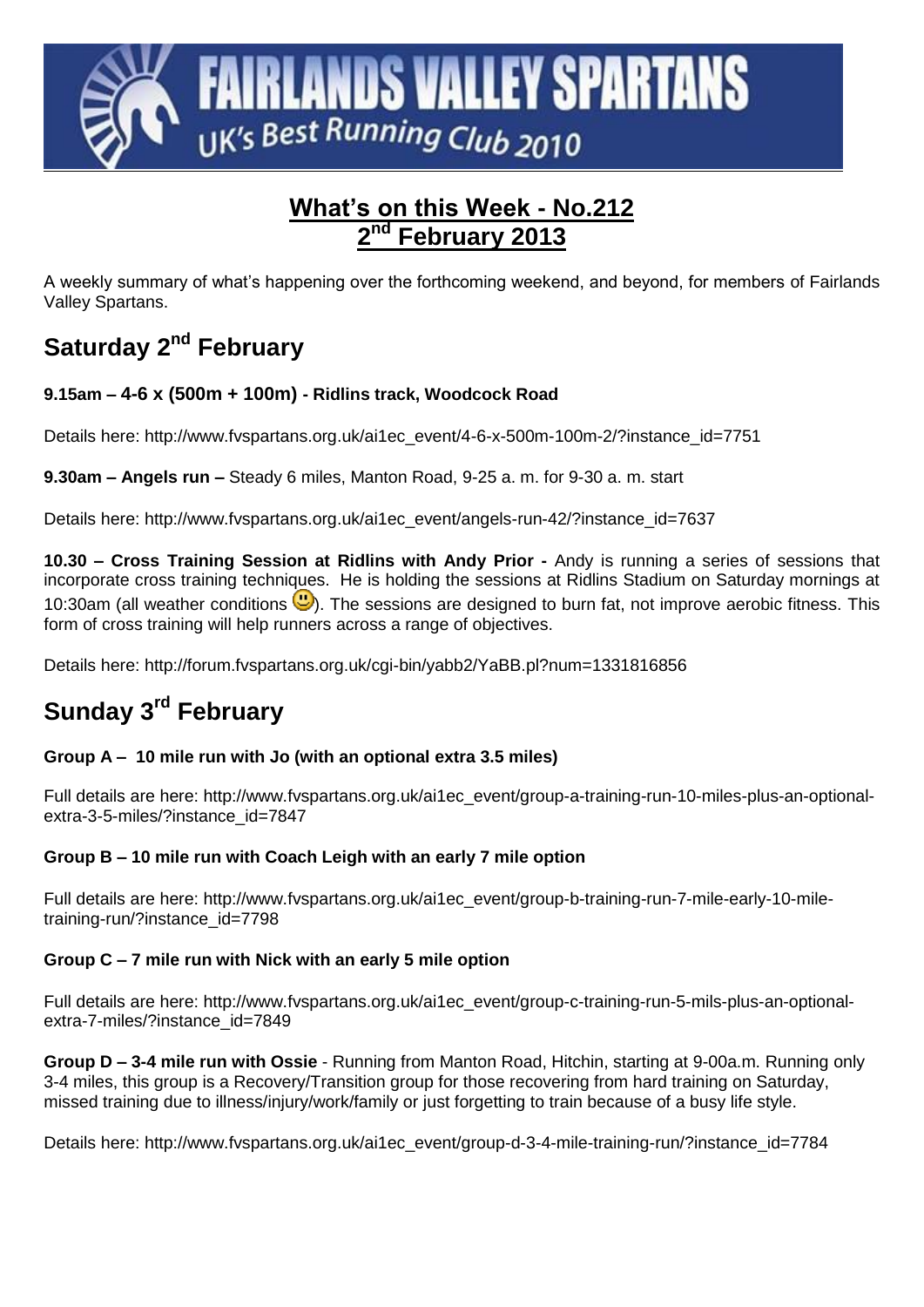## **Monday 4 th February**

**7:30pm – Starter Group (use the new school entrance) -** come and join our Starter Group for a run of approximately 5K. Ideal for new runners.

Details here: http://www.fvspartans.org.uk/ai1ec\_event/starter-group-71/?instance\_id=7738

## **Tuesday 5 th February**

#### **7pm – 8-11 x 3mins interval session (use the new school entrance)**

Details here: http://www.fyspartans.org.uk/ai1ec\_event/8-11-x-3-mins2-mins/?instance\_id=7816

## **Thursday 7 th February**

**9:30am – Angels Run -** Steady 6 miles from the Willian Car Park, 9-25 a.m. for 9-30a.m.start.

Details here: http://www.fyspartans.org.uk/ai1ec\_event/angels-run-43/?instance\_id=7638

**7pm – Starter Group (use the new school entrance) -** come and join our Starter Group for a run of approximately 5K. Ideal for new runners.

Details here: http://www.fvspartans.org.uk/ai1ec\_event/starter-group-89/?instance\_id=7837

**7pm 8 x 200m hill repeats (use the new school entrance)** – this is a new hills based training session that will develop your running strength as well as your speed. Shortish hill based intervals with longer recoveries. Come and join Bernie for this new session!

Details here: [http://www.fvspartans.org.uk/ai1ec\\_event/8-x-200m-hill-repeats/?instance\\_id=7836](http://www.fvspartans.org.uk/ai1ec_event/8-x-200m-hill-repeats/?instance_id=7836)

### **Further Ahead**

#### **10th February 2013 – Club 5 and 10 mile handicap races.**

Details are here: [http://www.fvspartans.org.uk/ai1ec\\_event/club-10-mile-and-5-mile-handicap](http://www.fvspartans.org.uk/ai1ec_event/club-10-mile-and-5-mile-handicap-races/?instance_id=7802)[races/?instance\\_id=7802](http://www.fvspartans.org.uk/ai1ec_event/club-10-mile-and-5-mile-handicap-races/?instance_id=7802)

#### **17th February 2013 – last XC league fixture!!**

Details are here: <http://forum.fvspartans.org.uk/cgi-bin/yabb2/YaBB.pl?num=1358112768> and http://www.fvspartans.org.uk/ai1ec\_event/xc-league-fixture-5-watford/?instance\_id=4512

### **Reminders .......**

**Race Results:** Please remember to email your race results to **[results@fvspartans.org.uk](mailto:results@fvspartans.org.uk)** by 8pm on a Sunday evening.

**Beware of the Dark Side!!** With the darker evenings now upon us please make sure you are wearing suitable training gear so that you are more visible. This includes light coloured/fluoro running tops. Please take a look at our guide – Be safe, Be seen and be a Spartan! **http://www.fvspartans.org.uk/2012/04/03/be-safe-beseen-and-be-a-spartan/**

### **Training**

Don't forget that full details on all forthcoming training sessions can be found here **<http://www.fvspartans.org.uk/calendar/>**